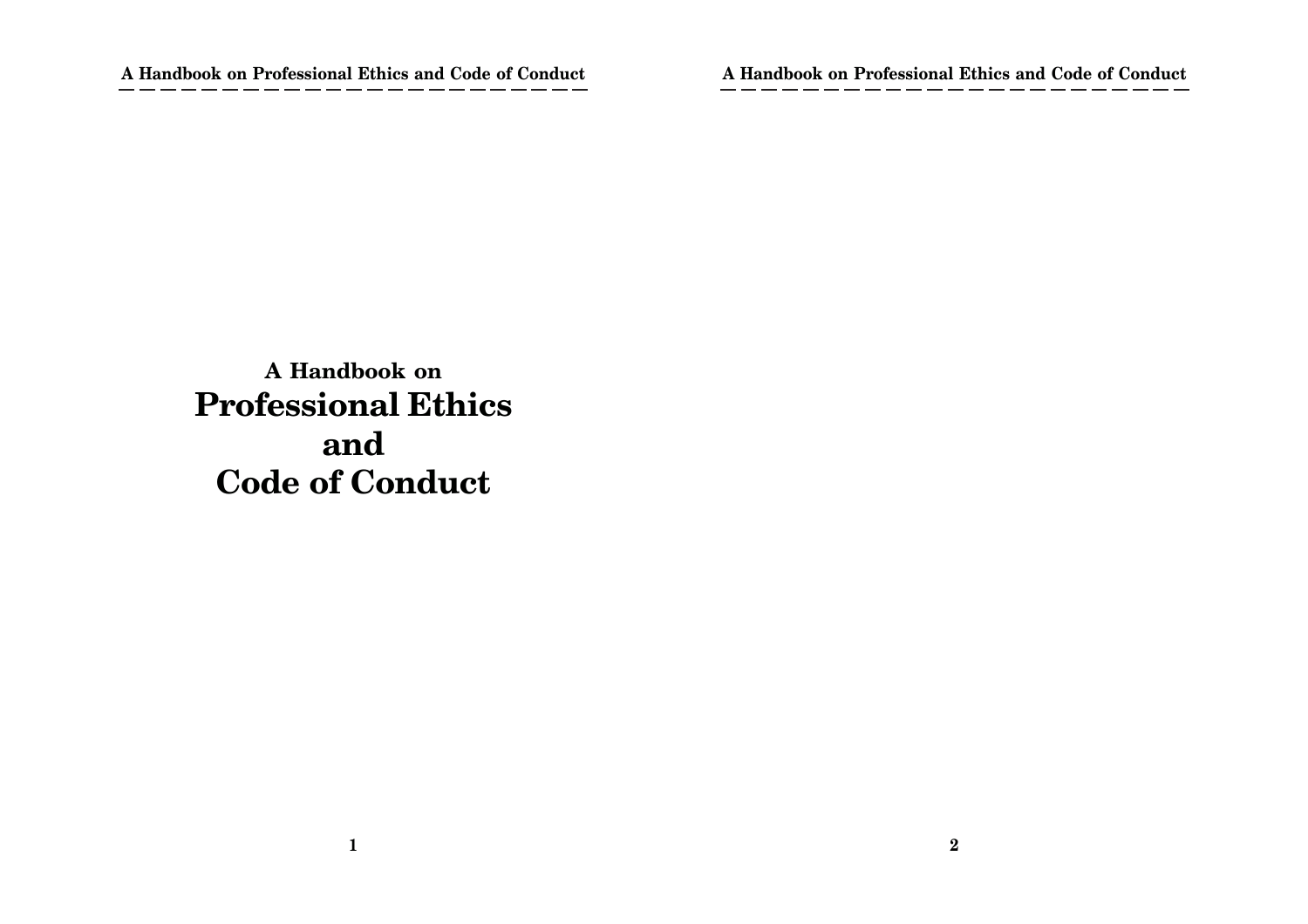# **Introduction**

S.B. Deorah College established in 1984 under the pioneering leadership of some visionaries of Ulubari area of Guwahati is a prominent seat of higher learning in North East. The prime vision of the college is to transform the college into an excellent centre of learning. It intends to provide the students a congenial environment for learning and development of skills, required not simply for living and livelihood but also to face the challenges of rapidly evolving society and to make the students better human beings. Being a provincialised college**,** it follows certain codes of ethics as proclaimed by the University Grants Commission (UGC) in tandem with the guidelines framed by the Ministry of Human Resource Development (MHRD) and the set of prescripts enforced by the Government of Assam as in the Assam Service Rules (ASR).

The Code of conduct is a set of basic principles binding for all representatives of the profession and identifying their social mission and ethical responsibilities in all environments of their professional activity. The Code of Conduct Handbook of S.B. Deorah College provides a framework of principles for all the

stakeholders associated with the teaching profession. Increased awareness of the ethical principles governing the teaching profession is essential to ensure professionalism. A written code will serve as a reminder about the great responsibility vested on the various stakeholders of the teaching profession. The code encompasses the various attributes of charactertruthfulness, respect, responsibility, fairness caring and service orientation.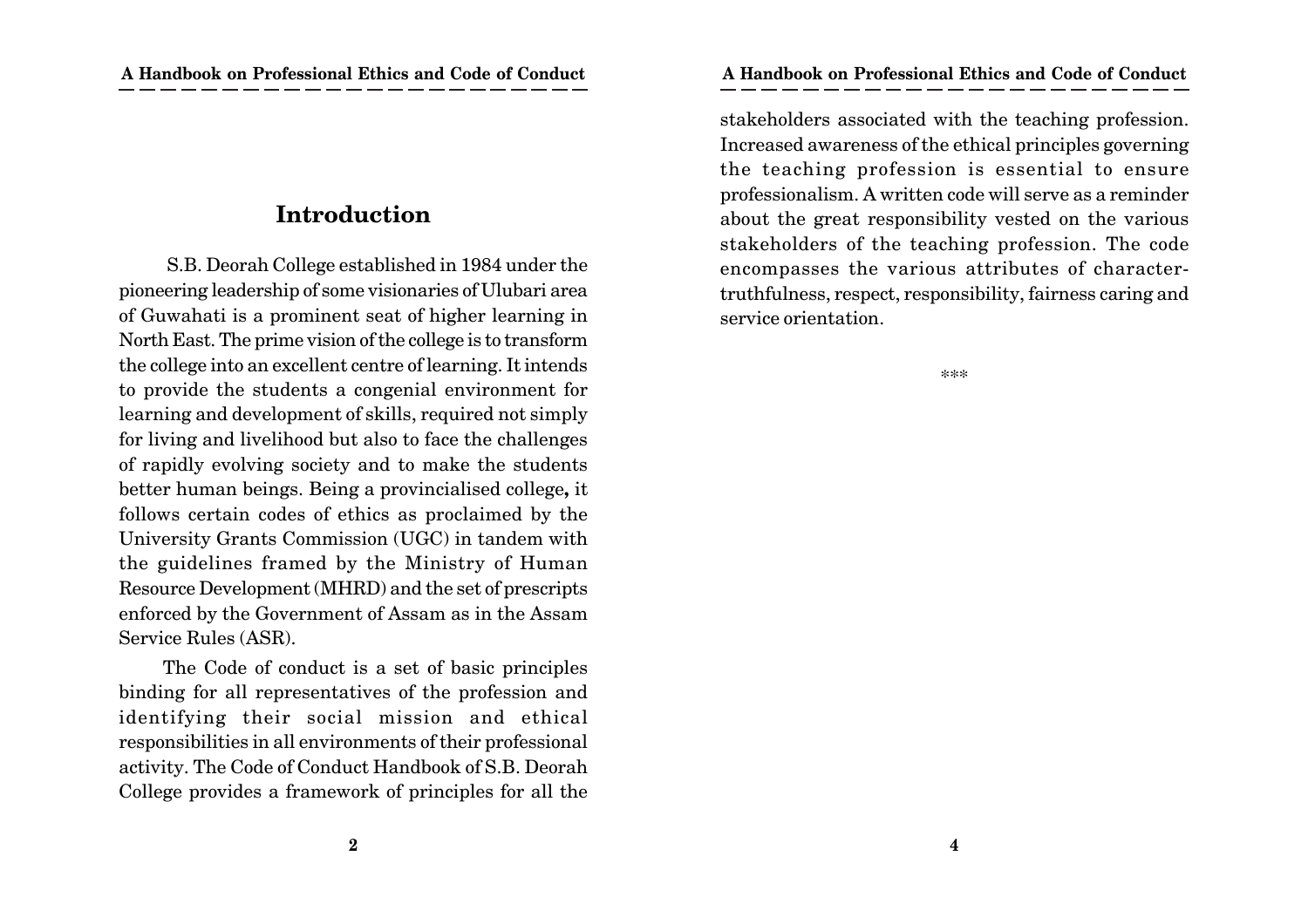# **Students' Code of Conduct**

#### **Discipline among the Students**

The students are expected to maintain high standard of discipline. They must abide by the rules and regulations of the college authority. Violation of rules may make a student liable for disciplinary action like termination of scholarship, forced transfer, and even expulsion from the college. Any willful damage or theft of college property will be treated as serious offence and will be dealt sternly.

#### **Attendance**

Students must be regular and punctual in attending their classes. It is to be noted that at least 75% attendance is essential for appearing in Council and University exam failing which he/she shall be treated as non-collegiate. A non-collegiate student will be debarred from appearing in Sessional examinations. A student failing to attend classes for 25 days at a stretch from the date of commencement of classes will forfeit his/ her seat.

#### **College Uniform**

 It is mandatory for all students to use the standard prescribed college uniform. Students who are not in proper uniform will be refused entry into the college campus. The details of the outlets from where the uniform can be purchased are given on the day of the admission.

#### **College Identity Card**

 A non-transferable Identity Card will be issued to all students. Students must carry their identity card at all the times inside the college premises and must be produced whenever demanded.

#### **Ragging**

Ragging in any form inside the college premises and in the women's hostel is strictly prohibited. Students indulging in Ragging will be punished severely as per the existing directives of the Supreme Court/High Court. **Cleanliness**

 Cleanliness of the college premises must be maintained at all cost. Waste should be disposed off in the waste bins kept for the purpose.Writing and sticking of Bills on the walls is strictly prohibited. Spitting is strictly prohibited. En masse fine will be imposed on the offenders.

### **Tobacco Chewing**

 Smoking or chewing of tobacco and 'Paan' in any form is strictly prohibited. Anyone found chewing tobacco or in possession of tobacco within the college campus will be fined Rs. 200. Repeated offenders will be fined up to Rs. 500.00 and will be suspended from the College.

#### **Mobile Phones**

 Use of mobile phones in the college campus is highly restricted.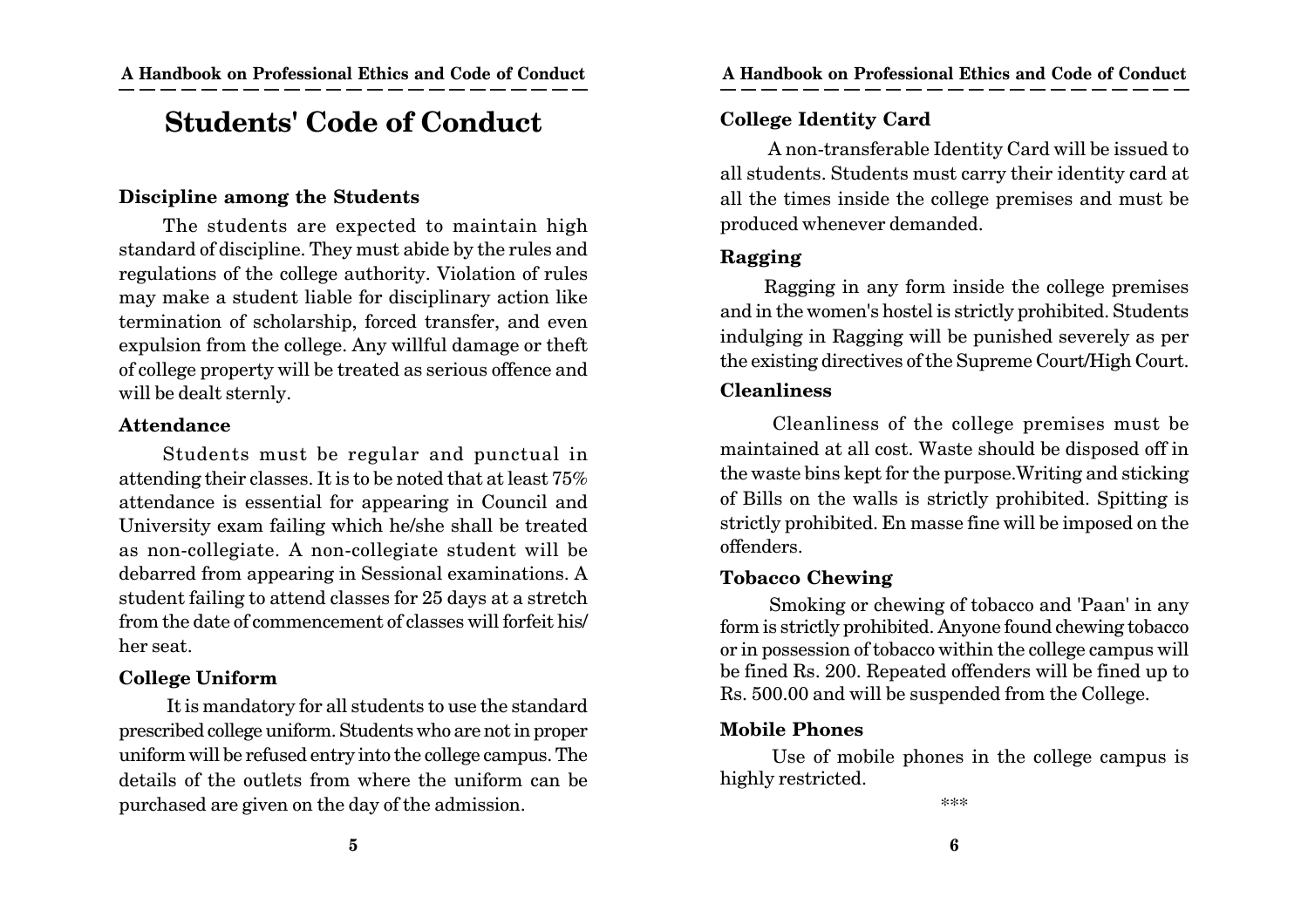# **Code of Conduct for Teachers**

Whoever adopts teaching as a profession assumes the obligation to conduct himself/herself in accordance with the ideals of the profession. A teacher is constantly under the scrutiny of his students and society at large. Therefore every teacher should see that there is no incompatibility between his precepts and practice. The profession further requires that teachers should be calm, patient and communicative by temperament and amiable in disposition.

### **Teachers should**

- Adhere to a respnsible pattern of conduct and demeanour expected of them by the community and manage their private affairs in a manner consistent with the dignity of their profession.
- Seek to make professional growth through study and research. Express and make free and frank opinion by participating in meetings, seminars, conferences, etc. towards contibution of knowledge.
- Making active membership of professional organizations and strive to improve education and profession through them.
- Perform their duties in the form of teaching,practical,tutorial seminars and research

work consciencetiously and with dedication.

- Cooperate and assist in carrying out functions related to educational responsibilities of the college and university such as:assist in appraising applications for admission,advising students as well as assisting in the conduct of college and university examinations including supervision,invigilation and evaluation.
- participate in extension,co curricular and extra curricular activities including community service.

### **Teachers and students**

- Respect the right and dignity of student in expressing his/her opinion.
- Deal justly and impartially with students regardless of their religion, caste, political, economic and social characteristics.
- Recognize the difference in the aptitude and capabilities among students and strive to meet their individual needs
- **Encourage the students to improve their** attainments and develop their personalities and at the same time contribute to community welfare.
- Inculcate in the students scientific outlook and respect for physical labour and ideals of democracy,patriotism and peace.
- Be affectionate to the students annd not behave in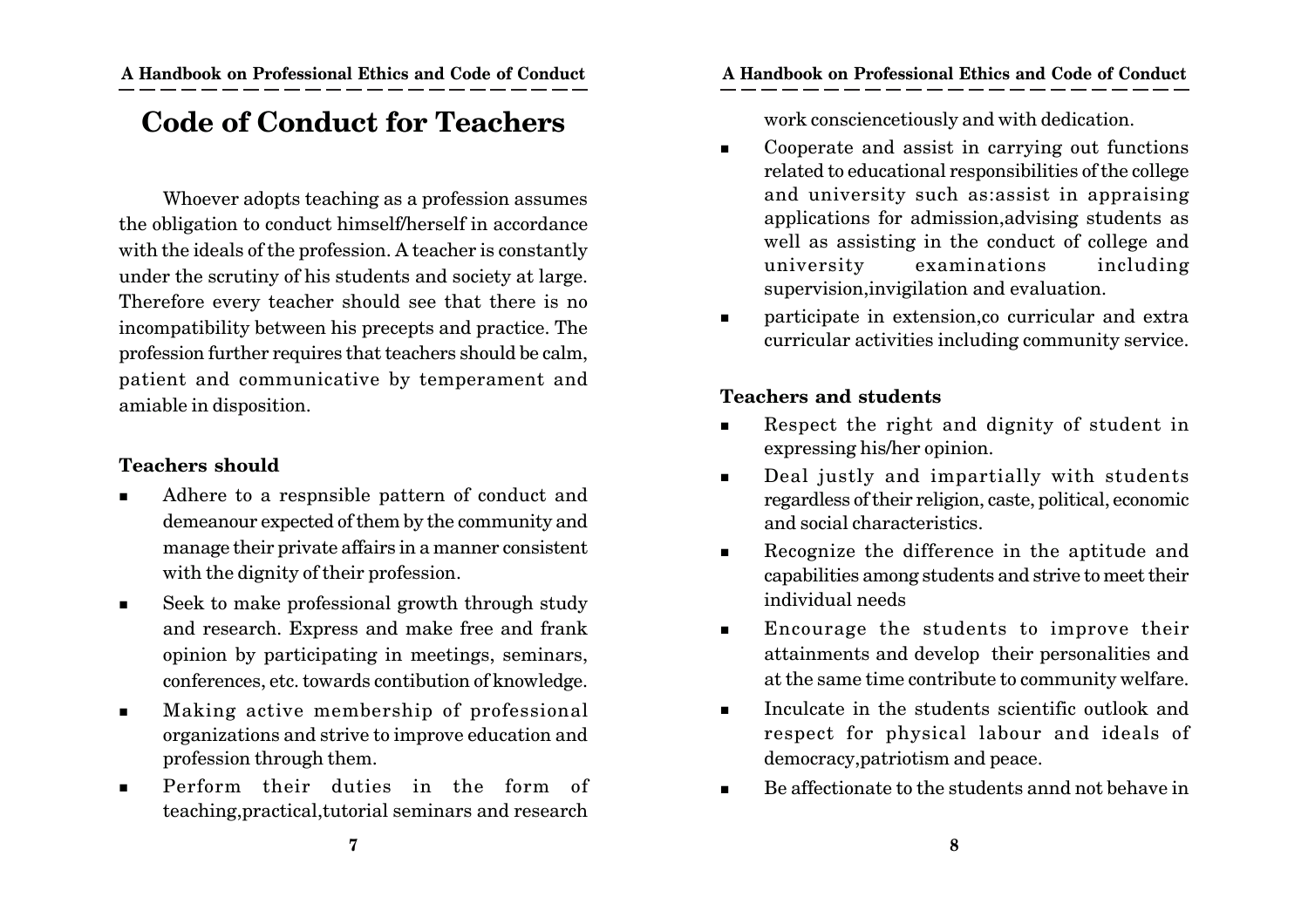a vindictive manner towards any of them for any reason

- Pay attention to only the attainment of the student in the assesment of merit.
- **Make themselves available to the students even** beyond their class hours and help and guide students without any remuneration or reward.
- Aid students to develop an understanding of our national heritage and national goals.
- And refrain from inciting students against other students,colleagues or adminstration.

# **Teachers and colleagues**

### **Teachers should**

- Treat other members of the profession in the same manner as they themselves wish to be treated
- **Speak respectfully of other teachers and render** assistance for professional betterment.
- Refrain from lodging unsubstantiated allegations of colleagues to higher authorities.
- Refrain from allowing considerations of caste, creed, religion, race or sex in their professional endeavour

# **Teachers and authorities**

# **Teachers should**

 Discharge their professional responsibilities according to the existing rules and adhere to

### **A Handbook on Professional Ethics and Code of Conduct A Handbook on Professional Ethics and Code of Conduct**

procedures and methods consistent with their profession in initiating steps through their own institutional bodies and /or professional organizations for change of any such rule detrimental to the professional interest.

- Refrain from undertaking any other employment and commitment including private tutions and coaching classes which are likely to interfere with their professional responsibilities;
- Co-operate in the formulation of policies of the institution by accepting various offices and discharge responsibilities which such offices may demand.
- Co-operate through their organizations in the formulation of policies of the other instituions and accept offices.
- Co-operate with the authorities for the betterment of the institution keeping in view the interest and in conformity with dignity of the profession.
- Should adhere to the condition of contract.
- Give and expect due notice before a change of position.
- Refrain from availing themselves of leave expect on unavoidable grounds and as far aspracticable with prior intimation,keeping in view their particular responsibilty for completion of academic schedule.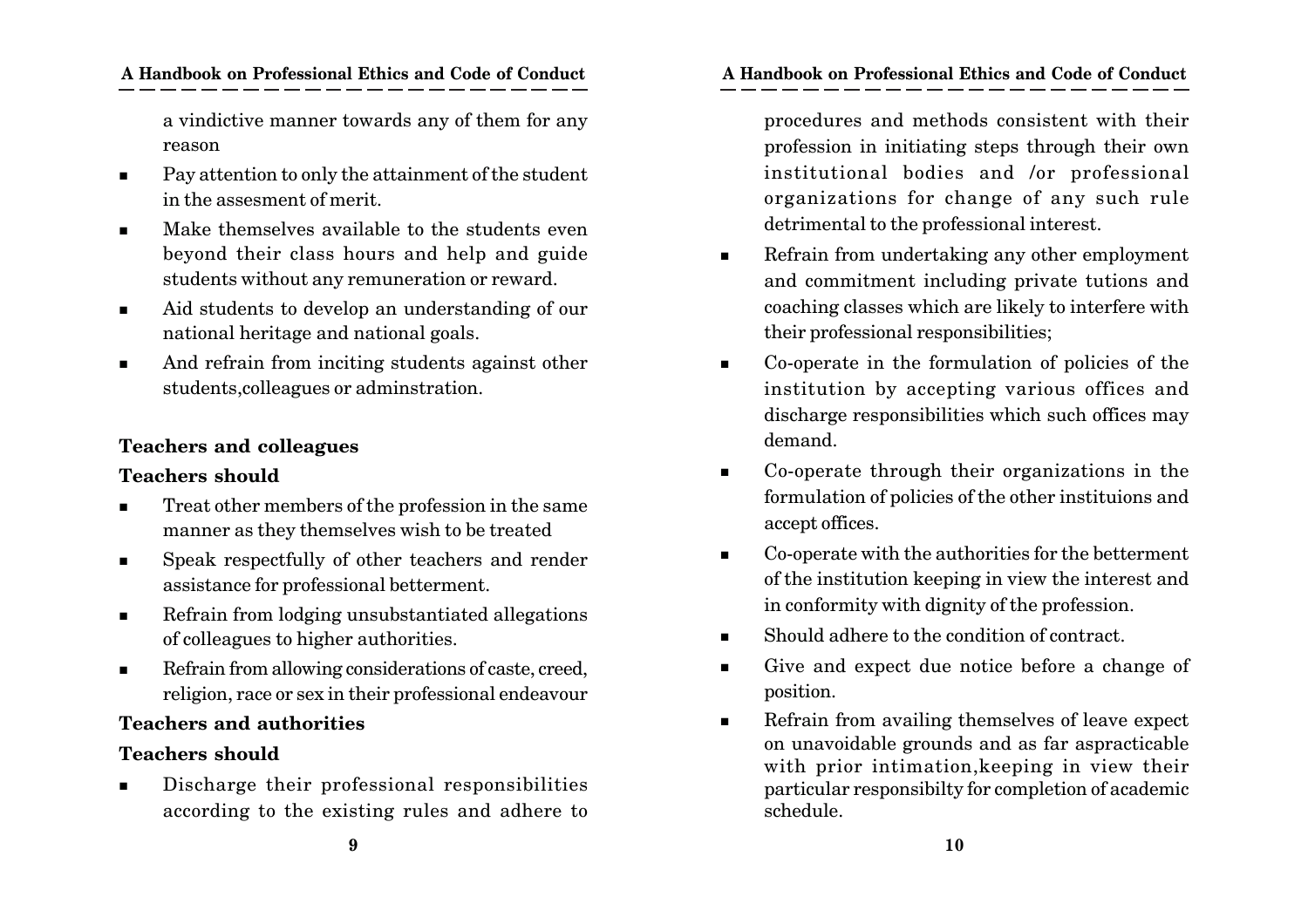#### **Teachers and non teaching staff**

- Teachers should treat the non teaching staff as colleagues and equals in a coperative undertaking within every educational institution.
- Teachers should help in the function of joint staff council covering both teachers and and teaching staff

#### **Teachers and guardians**

#### **Teachers should**

 Try to see through teachers bodies and organizations ,that institutions maintain contact with the guardians',their students,send reports of their performance to the guardians whenever necessary and meet the guardians in meetings convened for the purpose for mutual exchange of ideas and benefit of the institution

#### **Teachers and society**

#### **Teachers should**

- Recognize that education is a public service and strive to keep the public informed of the educational programmes which are being provided
- Work to improve education in the community and strengthen the community's moral and intellectual life
- Be aware of social problems and take part in

activities which would be conducive to the progress of society and the country as a whole.

- **Perform the duties of citizenship, participate in** community activities and shoulder responsibilities of public offices
- Refrain from taking part in or subscribing to or assisting in any way activities which tend to promote feeling of hatred or enimity among different communities,religions or linguistic groups but actively work for national integration.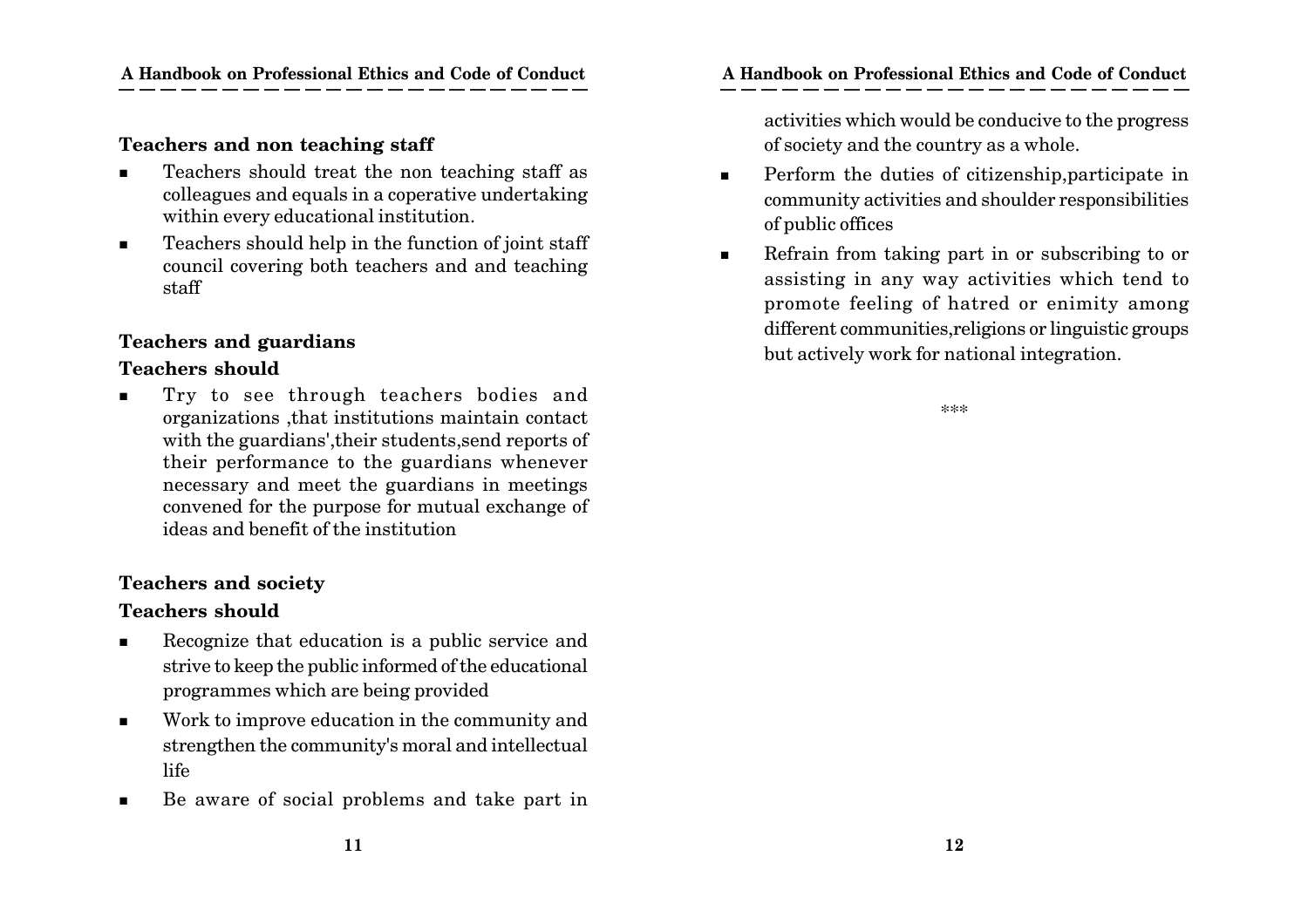# **Code of Conduct for the Principal**

The Principal has a vital role in academic, infrastructural and financial management in the college. The chair of the Principal of a college has got multifaceted roles to play and to shoulder multilateral responsibilities having characteristics of a patron, custodian, supervisor, administrator, adjudicator, protector and so on. The Principal is the Secretary of Governing Body and DDO of the College. As the Academic and Administrative Head of the Institution the Principal remains liable to follow certain codes of ethics in his conduct as proclaimed by the University Grants Commission (UGC) in tandem with the guidelines framed by the Ministry of Human Resource Development (MHRD) and the set of prescripts enforced by the Government of Assam as in the Assam Service Rules (ASR). The duties and responsibilities of the Principal are mainly based on different Acts and guidelines- such as the Assam Non-Government College Management (Amendment) Rules 2009, the Assam College Employees (Provincilization) Act 2005, the Assam College Employees (Provincilization) Rules 2010, the Department of Education of the Government of Assam and the affiliated University. These codes of conduct are applicable, in general, for the college Teachers as well as for the Administrator of any organisation. Specifics of the salient and significant codes applicable in the conduct of Principal, as perceived and enforced by

S.B.Deorah College are jotted underneath:

- To promote a collaborative and supporting working environment of the college. He will protect, encourage and recognize faculty and staff in the performance of their duties.
- The Principal will see to and ensure the teacher's duties in classes and examination and attendance in the college as per norms of the UGC. The Principal will deal with academic calendar within the norms of UGC, affiliating University and curricular activities of the teachers in the college
- To report to the DHE about any deviation of financial norms and procedures or any loss of assets of the college immediately, whenever it comes to his notice.
- To make all correspondence with the appropriate authority on behalf of the Governing Body. He will ensure submission of audited annual accounts and annual administrative report to the DHE.
- To be responsible for maintenance of cash book, receipt book, making payments as per rules, preparation of salary bills, disbursement of amount, keeping of account and submission of various reports to higher authorities.
- To uphold and upkeep the ethos of inclusiveness in terms of imparting education in the institution.
- To protect the collective interest of different sections of the institution so that each and all can perform freely and give their highest for the institution building.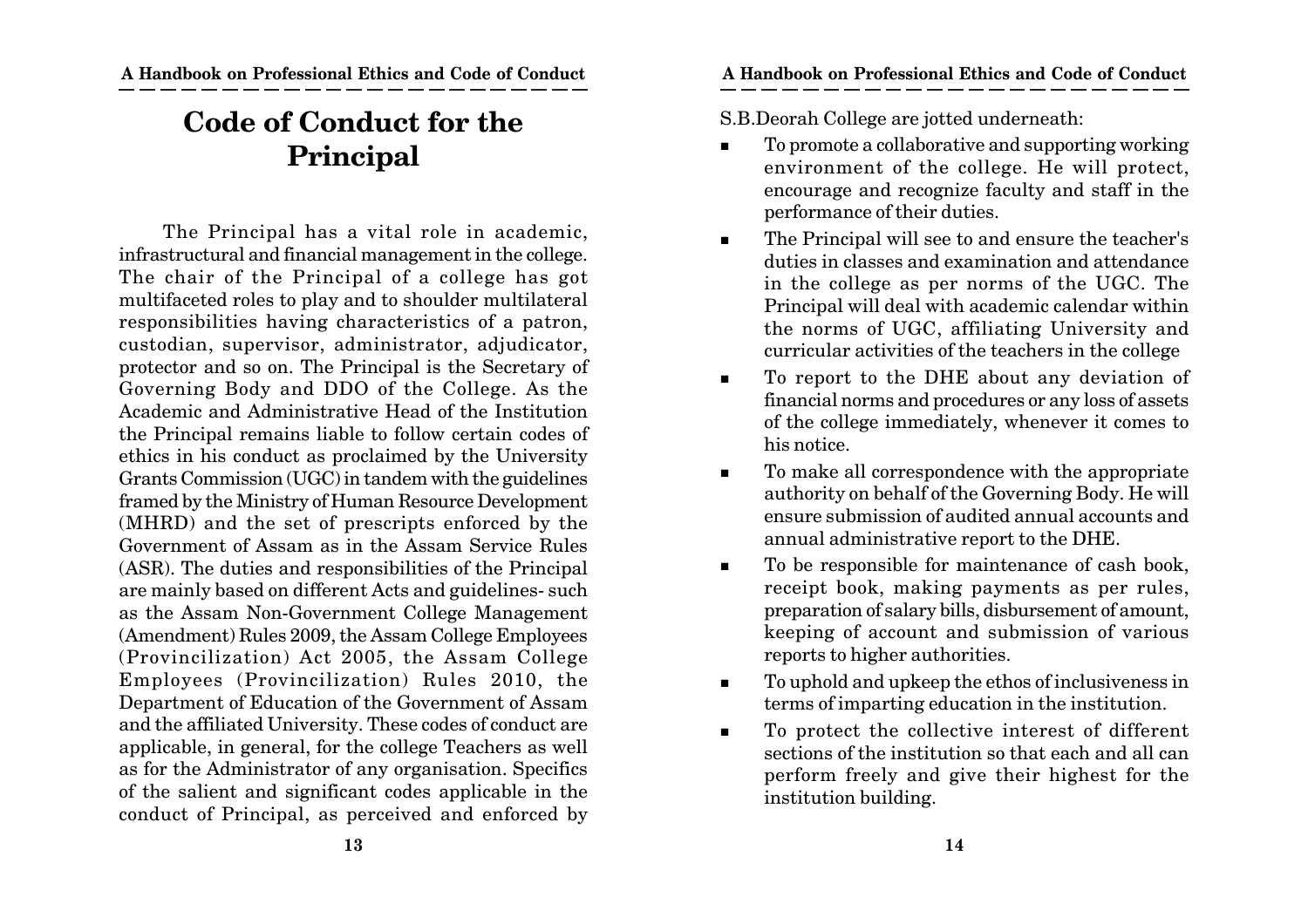- To institute, nourish and enforce meting equal treatment to all the stakeholders in the College so that there remains no scope of any discriminatory and disparate practice at any level within the stretch of the College.
- To uphold and maintain the essence of social justice for all the stakeholders irrespective of their caste, creed, race, sex, or religious identity as within the framework of Indian Constitution.
- To create and maintain an unbiased gender-free atmosphere within the periphery of the College so that all the stakeholders enjoy equal opportunities.
- To generate and maintain required alertness among all the stakeholder of the College so that the chances of incidents of sexual harassment get ever minimized and ultimately eradicated. (The Sexual Harassment of Women at Workplace: Prevention, Prohibition and Redressal Act, 2013 will provide the redressal measures of issues related to sexual harassment within the boundary of college campus.)
- To initiate and propagate the spirit of welfare within all the sections of human resources attached directly or indirectly with the College and hence to build mutual confidence amongst them.
- To maintain and promote academic activities in the College in all possible avenues already explored and thus encourage exploration of newer avenues for further academic pursuit.
- To create an environment conducive for research

oriented academic parleys and thus promote research activities in the institution to add further to the knowledge pool.

- To uphold upkeep and enforce discipline in the behavioural manifestation of all the stakeholders of the institution and thus maintain campusserenity required for academics.
- To promote and maintain the practice of extracurricular activities amongst the students and other human resources of the institution and thus adds to the societal dynamism simile to essence-of-life.
- To endeavour for the upkeep of tranquillity of the region surrounding the College so that academic practices comes to gradual prevalence and only prevail, eventually.
- To promote and maintain harmonious relationships of the College with the adjoining society in order to ensure spontaneous flourish and prosperity of all the students of the institution.
- To endeavour and strive for maintaining vibrancy of attitudes of all the stakeholders of the institution and thus to nourish & enhance their capabilities.
- $\blacksquare$  To ensure the existence of an academic environment within the College and endeavor for its enrichment by encouraging research activities. The Principal should encourage the faculty members of the Institution to take up research projects, publish research papers, arrange for regular seminars and participate in conference/ symposium/workshop/seminars.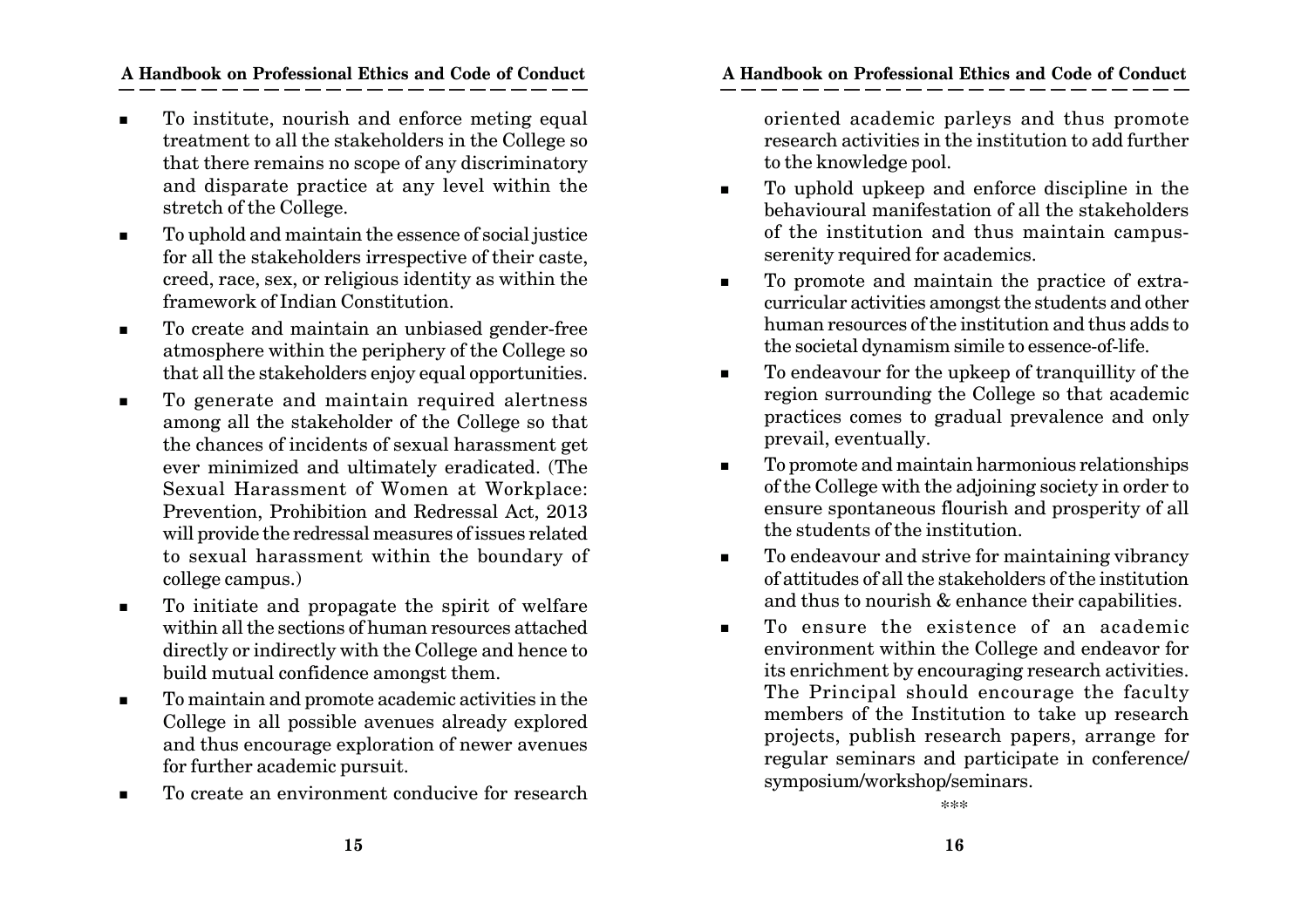# **Code of the Governing Body**

- The Governing body of the college is responsible for ensuring the effective management of the institution and for planning its future development.
- The Governing Body shall be responsible for the proper financial management, including the upkeep of the assets of the College and management of its academic affairs.
- The Governing body shall see that the teachers perform their duties in classes and examinations and attend the college as per norms of the university grants commission
- The Secretary of the Governing Body shall be responsible to report to the Director about any deviation of financial norms and procedures or any loss of assets of the College immediately whenever it comes to his notice.
- Restriction of some members to attend the Governing Body. -- No member of the Governing Body, being an employee of the College, shall attend any meeting of the Governing Body at which any matter relating to his pay, promotion or conduct is under discussion. But it shall be open to the President to call him for making any statement or representation on the subject but shall have to

leave the meeting after doing so, when decision is to be taken.

- No member of a Governing Body shall enter into any contract for work, supply of materials or for any sale or purchase with the Governing Body.
- Any member, who absents himself for more than 4(four) consecutive meeting of the Governing Body, without informing the President, shall cease to be a member of the Governing Body and the Secretary shall report the fact to the Director for record. Further, the nomination of member of the Governing Body shall be void owing to any of the following grounds: if he becomes insolvent; (ii) if by reasons of physical or moral turpitude he becomes incapable of acting as such; (iii) on death or resignation; (iv) on his being convicted of a criminal offence involving moral turpitude.
- $\blacksquare$  Vacancy in the Governing Body: (1) Any occurrence of vacancy in the Governing Body shall be reported by the Secretary forthwith to the Director who shall thereupon take steps to fill up such vacancy in the manner in which it was originally filled up. (2) No act or proceedings of the Governing Body shall be invalid merely because of any vacancy of its members.
- $\blacksquare$  Meeting of the Governing Body :- (1) The Governing Body shall meet at least once in every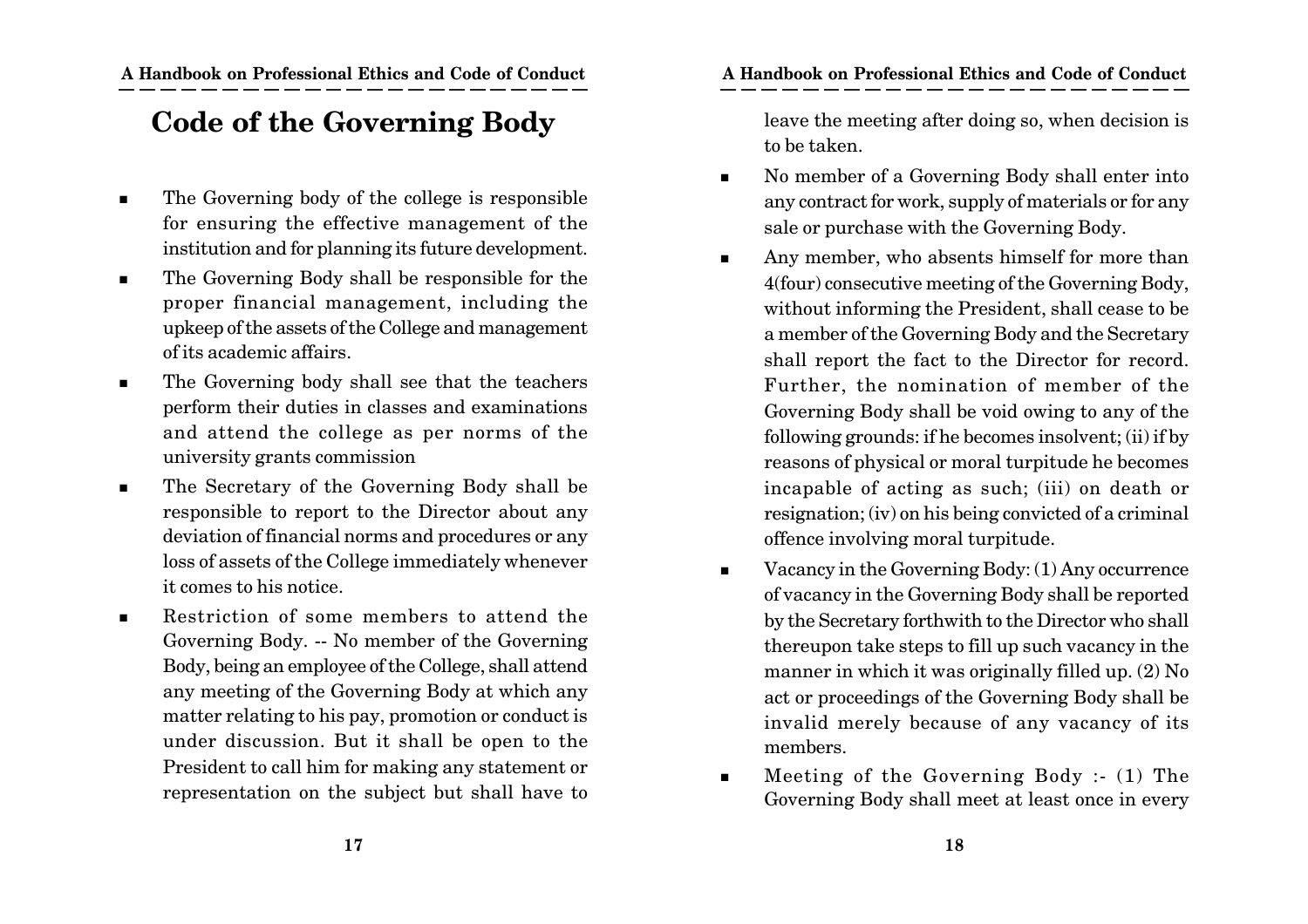six months, but it may meet at shorter interval also, if circumstance so demands and the President of the Governing Body is satisfied that such meeting is necessary. (2) A meeting of the Governing Body shall be called by the Secretary with the consent of the President, if it is not a requisitioned meeting by the 2/3 (two-third) members of the Governing Body, with not less than 7 (seven) days' notice. (3) The notice of a meeting shall set forth the business to be transacted at the meeting and no business other than so stated shall be transacted, except with the consent of three-forth of the members present. (4) Except any emergency meeting, which shall be so notified, all meetings of Governing Body shall be held in the College premises.

- **Proceedings of the meeting of the Governing Body** : (1) Minutes of the proceedings of the meeting shall be recorded in the 'Proceedings Book' by the Secretary and signed by all the members present. (2) If any note of dissent is given by any member it shall be recorded in the Proceedings-Book. (3) All records of the Governing Body shall be kept in the College Office and the Head of the College shall be responsible to preserve all such records properly and safely.
- **Presiding over the meeting: All the meeting of the** Governing Body shall be presided over by the President and in the absence of the President, the other members present may select or elect one of

them to preside over the meeting already notified and approved before-hand by the President.

- Quorum. -- At least six members of the Governing Body, excluding the Co-opted member, shall form a quorum of the meeting.
- Secretary to make correspondence: Under the direction of the Governing Body, the Secretary shall make all correspondence with the appropriate authority on behalf of the Governing Body : Provided that no correspondence shall be made direct to the State Government, but it, however, can be addressed through the Director.
- Governing Body to obtain prior approval of the Director in certain matters. Minutes of the proceeding of the Governing Body meeting shall be sent to the Director and the concerned affiliating University. No final decision regarding appointment, promotion, suspension, termination, removal or dismissal of teaching or non- teaching staff including that of the Principal of any construction works involving Rs.50,000/- (Fifty thousand) or more shall be undertaken by the Governing Body without the prior approval of the Director.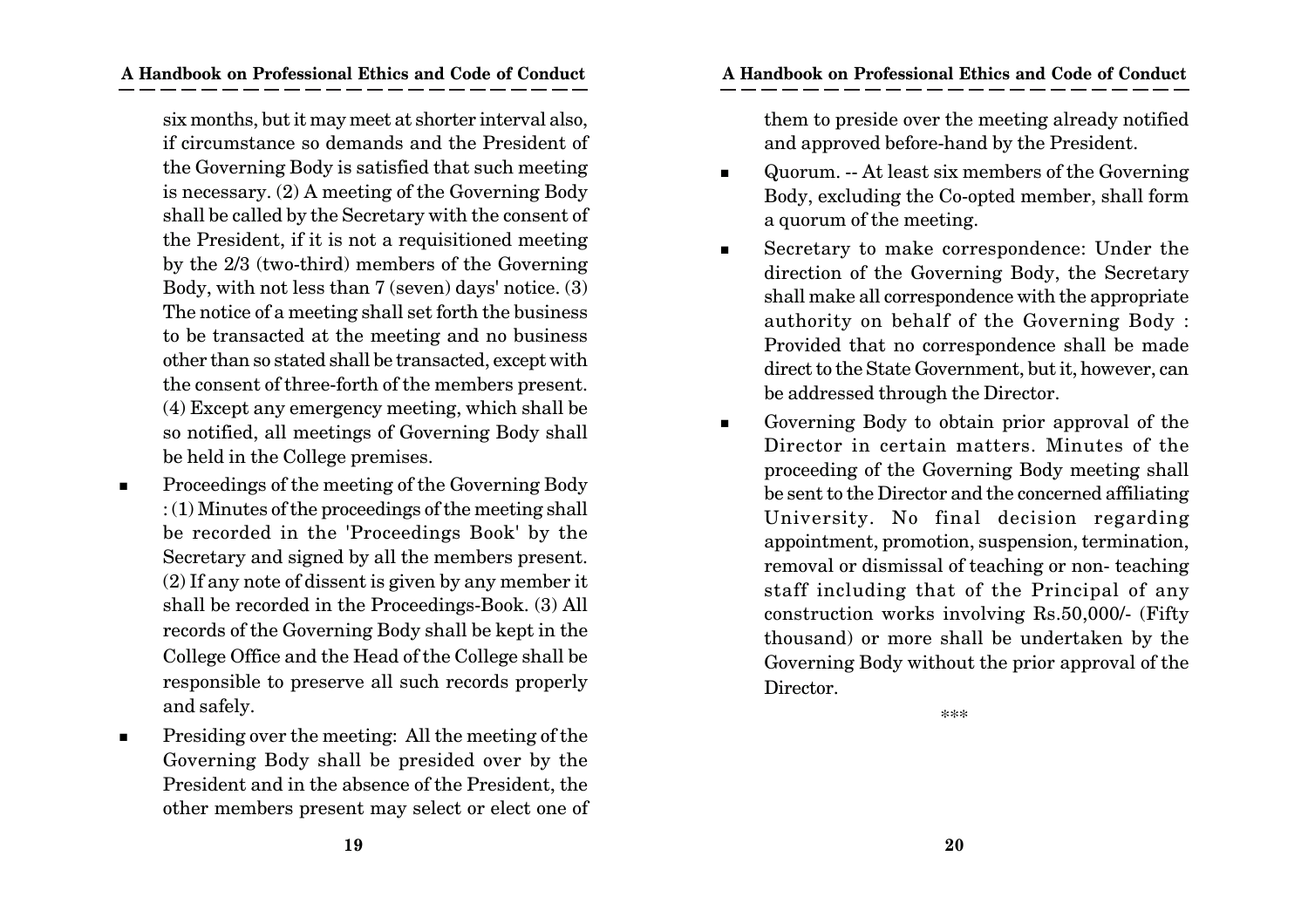# **Code of conduct of the Librarian**

- Librarians shall provide users access to information for all for personal development,education, cultural enrichment, leisure, economic activity and informed participation in and enhancement of democracy.
- Librarians should use the most effective ways to make the material accessible to all.They should ensure that the websites of librarians is not subject to barriers.
- The information provided by the librarian shall be as complete and impartial as possible ,not conditioned by the librarians personal opinion or values or any external pressure.
- In order to promote inclusion and eradicate discrimination, librarians must ensure that equitable services are provided to everyone irrespective of sex,gener,caste,creed,religion etc.
- **Librarians shall promote users development of** autonomous critical faculties related to the search comprehension, selection and evaluation of documentary or information sources.
- Librarians in the conduct of their profession shall not be in a posiion of conflict of interest or place

their own private interests above the library and its users interest.

- **Librarians should promot a proper balance between** the right of accessing information by users and the rights both ethical and legal of authors and publishers .They commit themselves to promote in particular the ethical use of information and the fight against any form of plagiarism.
- **Librarians professional competencies shall be** constantly updated, also through participation in associations and organizations in the field.